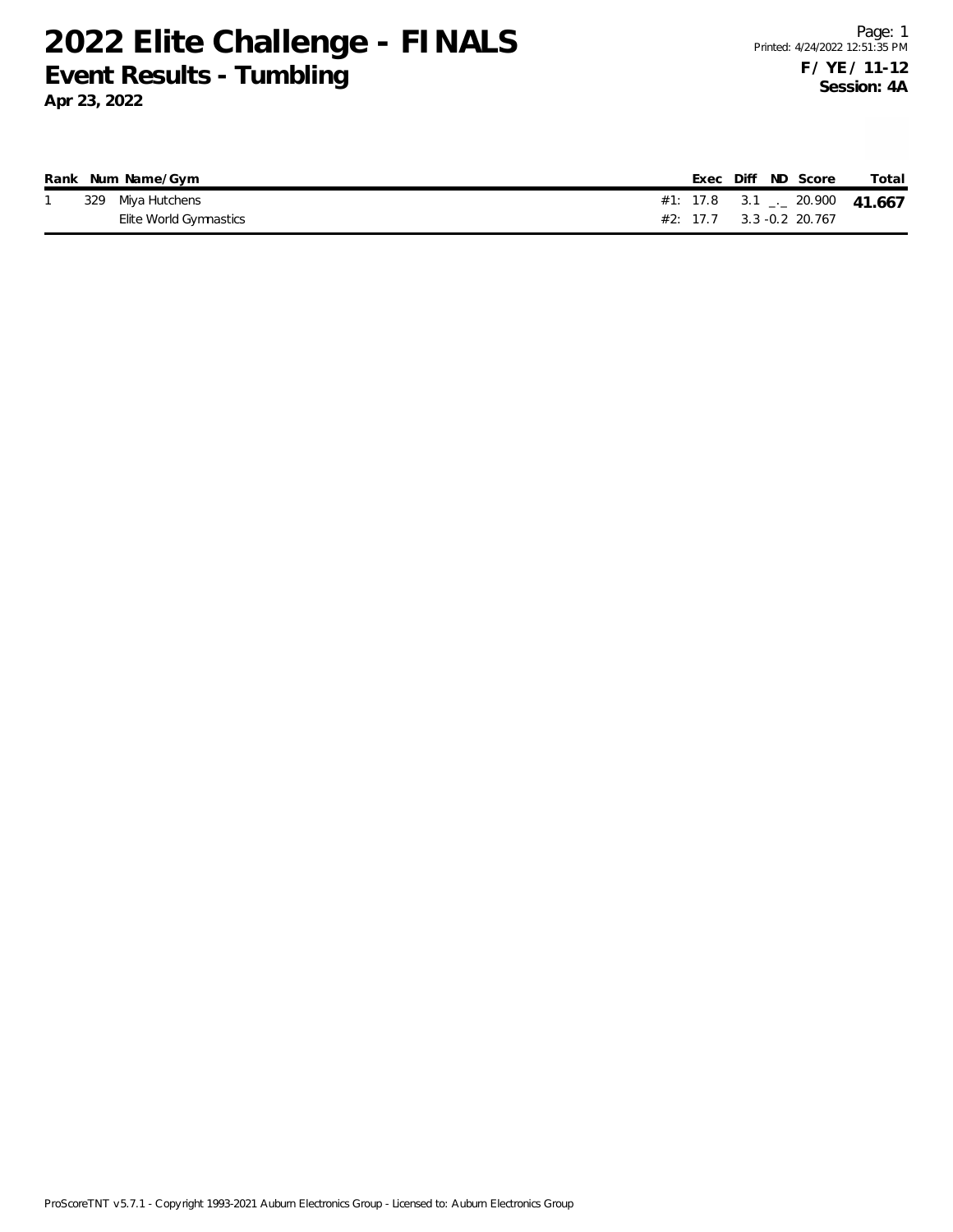## **2022 Elite Challenge - FINALS Event Results - Tumbling**

**Apr 23, 2022**

|     |                              |                                                                                            |                                                                                                          |          | Total                                                                                                                                                                                                                                                                       |
|-----|------------------------------|--------------------------------------------------------------------------------------------|----------------------------------------------------------------------------------------------------------|----------|-----------------------------------------------------------------------------------------------------------------------------------------------------------------------------------------------------------------------------------------------------------------------------|
| 114 | Amari Jackson                |                                                                                            |                                                                                                          |          | 43.834                                                                                                                                                                                                                                                                      |
|     |                              |                                                                                            |                                                                                                          |          |                                                                                                                                                                                                                                                                             |
| 292 | Kennedi Roberts              |                                                                                            |                                                                                                          |          | 42.867                                                                                                                                                                                                                                                                      |
|     | Southlake Gymnastics Academy |                                                                                            |                                                                                                          |          |                                                                                                                                                                                                                                                                             |
| 335 |                              |                                                                                            |                                                                                                          |          | 42.766                                                                                                                                                                                                                                                                      |
|     | Northern Star Bounders       |                                                                                            |                                                                                                          |          |                                                                                                                                                                                                                                                                             |
| 334 |                              |                                                                                            |                                                                                                          |          | 42.600                                                                                                                                                                                                                                                                      |
|     | Northern Star Bounders       |                                                                                            |                                                                                                          |          |                                                                                                                                                                                                                                                                             |
|     |                              |                                                                                            |                                                                                                          |          | 42.500                                                                                                                                                                                                                                                                      |
|     | Eagle Gymnastics Academy     |                                                                                            |                                                                                                          |          |                                                                                                                                                                                                                                                                             |
|     |                              | Rank Num Name/Gym<br>Elite World Gymnastics<br>Payton Stokes<br>Cici Redd<br>332 Skye Hawk | #1: 18.3<br>#2: 18.1<br>#1: 18.0<br>#2: 17.7<br>#1: 17.5<br>#2: 18.3<br>#2: 17.5<br>#1: 16.7<br>#2: 18.5 | #1: 17.9 | Exec Diff ND Score<br>$3.5$ $_{-}$ 21.767<br>4.0 $\ldots$ 22.067<br>$3.4$ $_{\sim}$ 21.400<br>$3.8$ $_{\sim}$ 21.467<br>$3.4$ $_{-1}$ 20.933<br>$3.5$ $_{--}$ 21.833<br>$3.5$ $_{-1}$ 21.367<br>$3.7$ $_{-.}$ 21.233<br>$3.5$ $_{\leftarrow}$ 20.167<br>$3.8$ $_{-}$ 22.333 |